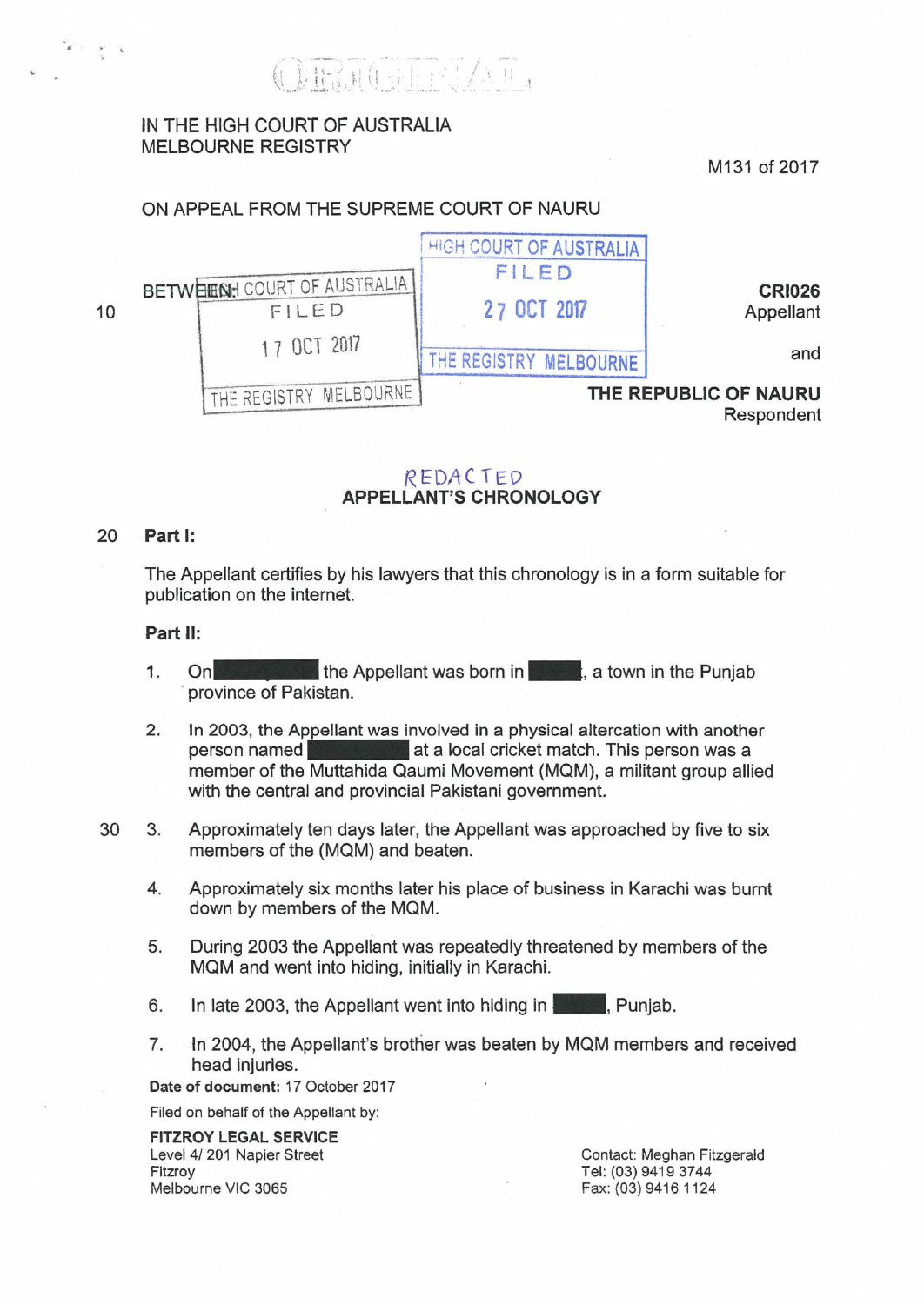- 8. The Appellant returned to Karachi for a period of time in 2005.
- 9. In 2006 the Appellant left Pakistan and lived for a period of time in Malaysia. He returned to Pakistan as his tourist visa had expired.
- 10. In 2007, the Appellant returned to Karachi and went to live in-
- 11. In 2008, the Appellant's brother was harassed and threatened by members of the MQM and sought to obtain his contact details.
- 12. In 2009, the MQM fired shots at the Appellant and chased him through a market place.
- 13. In 2010 the Appellant fled Karachi to Lahore, where he remained in hiding until leaving Pakistan. Members of the MQM approached the Appellant's wife in Lahore, and threw a letter at her which said his life would not be spared.
	- 14. In 2011, the Appellant's family received another threatening letter from members of the MQM.
	- 15. In 2011, the Appellant left Pakistan.
	- 16. The Appellant arrived on Christmas Island on 19 December 2013 and was shortly thereafter transferred to Nauru and detained at a Regional Processing Centre.
	- 17. On 11 January 2014 the Appellant participated in a "Transfer Interview" conducted at the Nauru Offshore Processing Centre.
- 20 18. On 8 March 2014, an application for Refugee Status Determination was lodged with the Republic of Nauru's Department of Justice & Border Control.
	- 19. On 19 February 2015 a Negative Refugee Determination Decision Record and Complementary Assessment Decision Record was made by the Secretary Republic of Nauru's Department of Justice & Border Control in relation to the Appellant. The Appellant received notification of this decision on 23 February 2015.
	- 20. On 29 May 2015, submissions for merits review were made on behalf of the Appellant to the Refugee Status Review Tribunal.
- 21. On 13 August 2015, the Tribunal commenced hearing of the application for 30 merits review on Nauru.
	- 22. On 29 November 2015, the Tribunal affirmed the decision of the Secretary.
	- 23. On 24 25 May 2017 hearings took place before the Supreme Court of Nauru. The Appellant was self-represented.
	- 24. On 29 August 2017, the Supreme Court of Nauru handed down judgment dismissing the Appellant's appeal.

10

 $\frac{1}{\Theta}$  is  $\mathcal{L}=\mathcal{L}=\mathcal{L}$